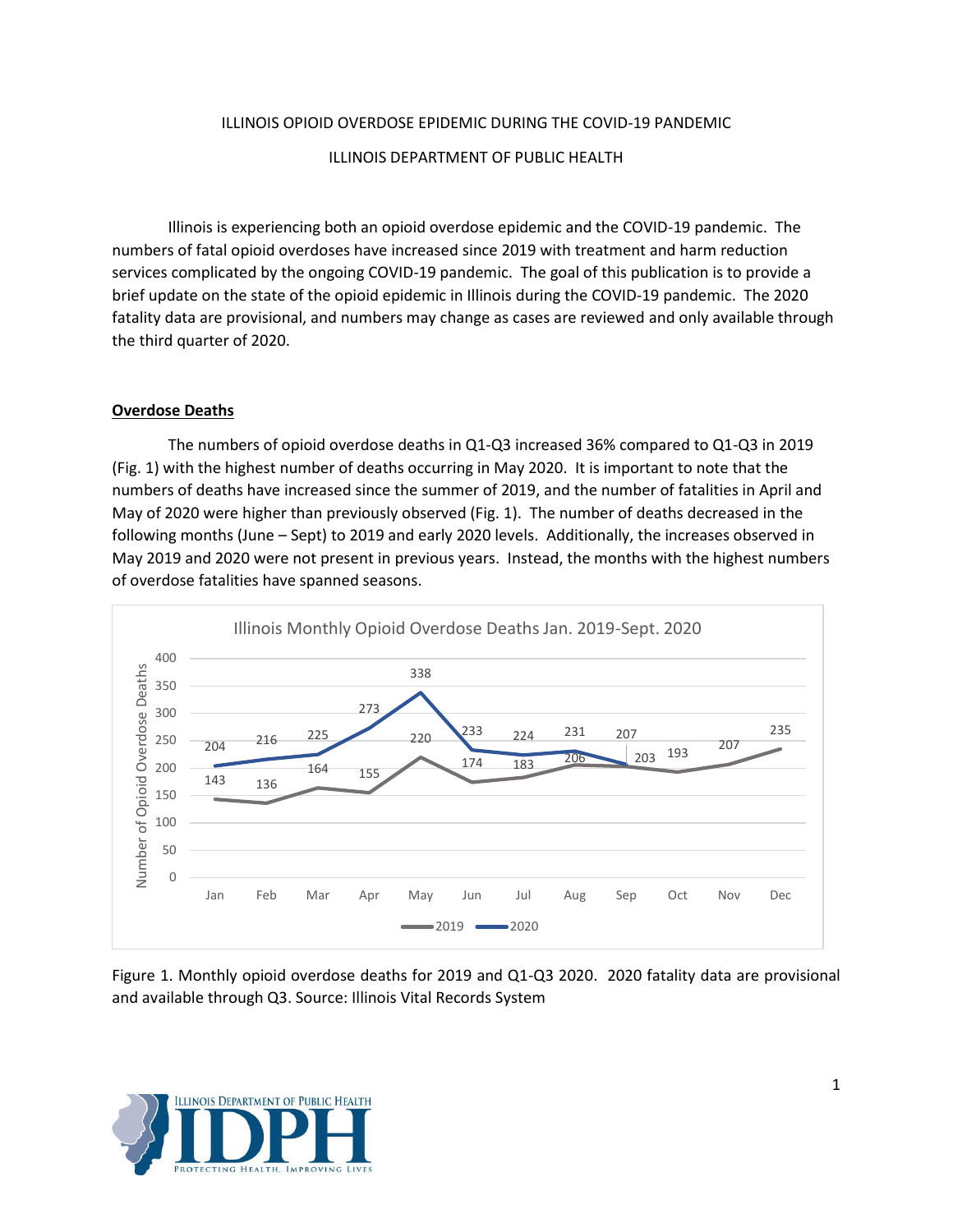## **Non-Fatal Overdoses**

The near-real time reporting of opioid overdose-related emergency department (ED) visits and emergency medical services (EMS) encounters allowed for current data to be reported. The annual number of opioid overdose-related ED visits increased 16.8% and EMS encounters increased 20.9% in 2020 compared to 2019 (Fig. 2). The trend for overdoses had increased since 2019, with the peak for ED visits, EMS encounters, and fatalities in May 2020. Since then, monthly totals have trended downwards.



Figure 2. Monthly opioid overdose-related ED visits, EMS encounters, and fatalities for 2019-Feb 2021. 2020 fatality data are provisional and available through Q3. Source: Illinois Syndromic Surveillance Data in BioSense Platform, Illinois Vital Statistics, and IDPH Division of EMS and Highway Safety

In 2020, monthly opioid overdose-related ED visits declined in the spring and fall of 2020 when COVID-19 cases were increasing. As COVID-19 activity declined from May-September, opioid-overdose trends increased. During the March-April 2020 increase in COVID-like illness (CLI) visits, opioid overdose-related ED visits declined by 22% before increasing 45% in May. As CLI surged in October, opioid overdose-related visits again declined by 45% from a September high through January 2021 (Fig. 3). Data from syndromic surveillance is provisional.

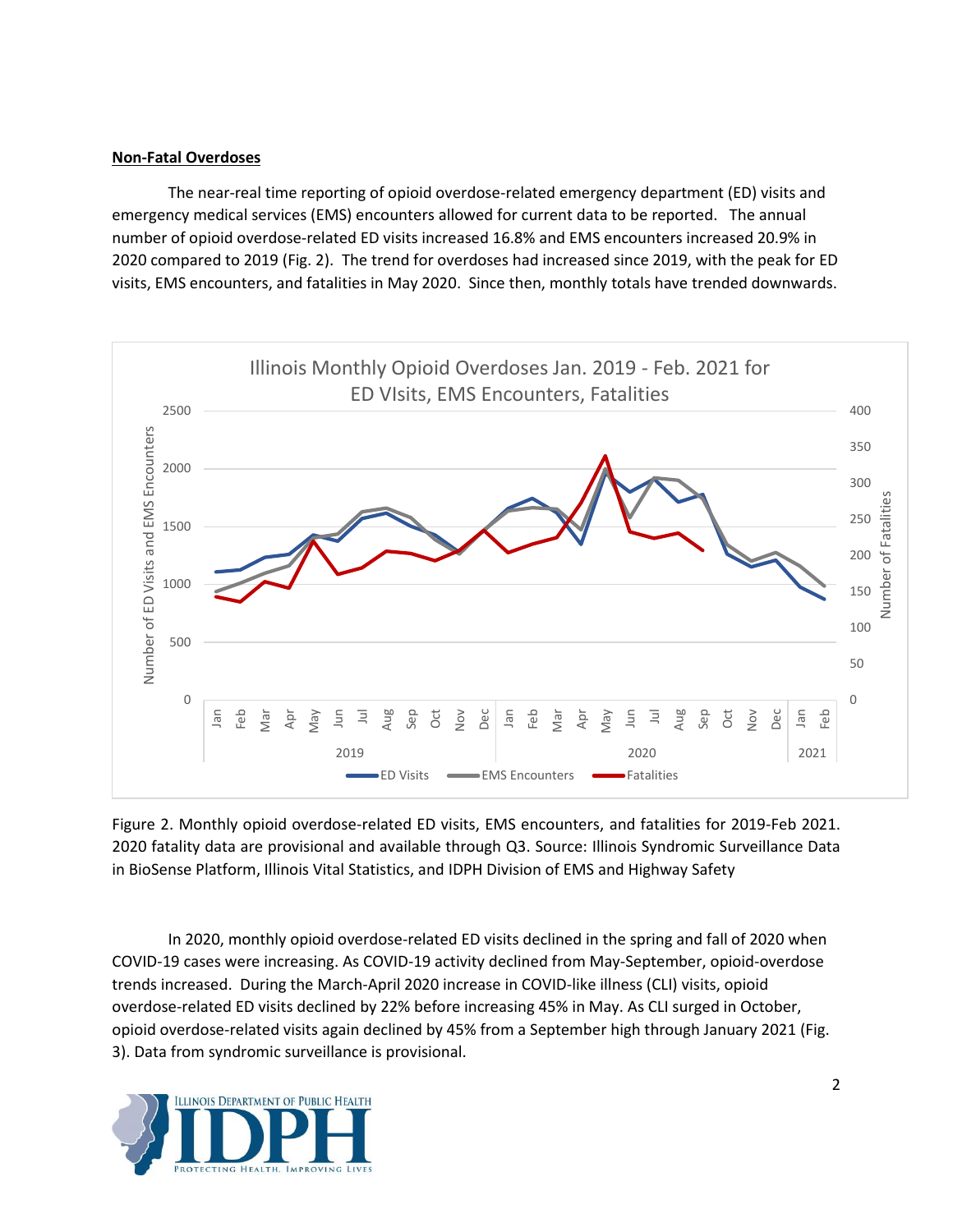

Figure 3. Monthly ED visits for opioid overdose and COVID-like illness (CLI) 2019-2021. Source: Illinois Syndromic Surveillance Data in BioSense Platform

# **Urban-Rural Distribution of Overdose Deaths**

County groups have been categorized by population density and rate of growth and placed into four groups: rural, small urban, suburban, and urban<sup>1</sup>. The fatality rate for Q1-Q3 of 2020 has increased across all groups when compared to Q1-Q3 of 2019 (Fig. 4). The urban county group had the largest increase at 55%. The next largest increase was in the rural county grouping at 39%. Small urban and suburban county groups both increased by 11% (Fig. 4).

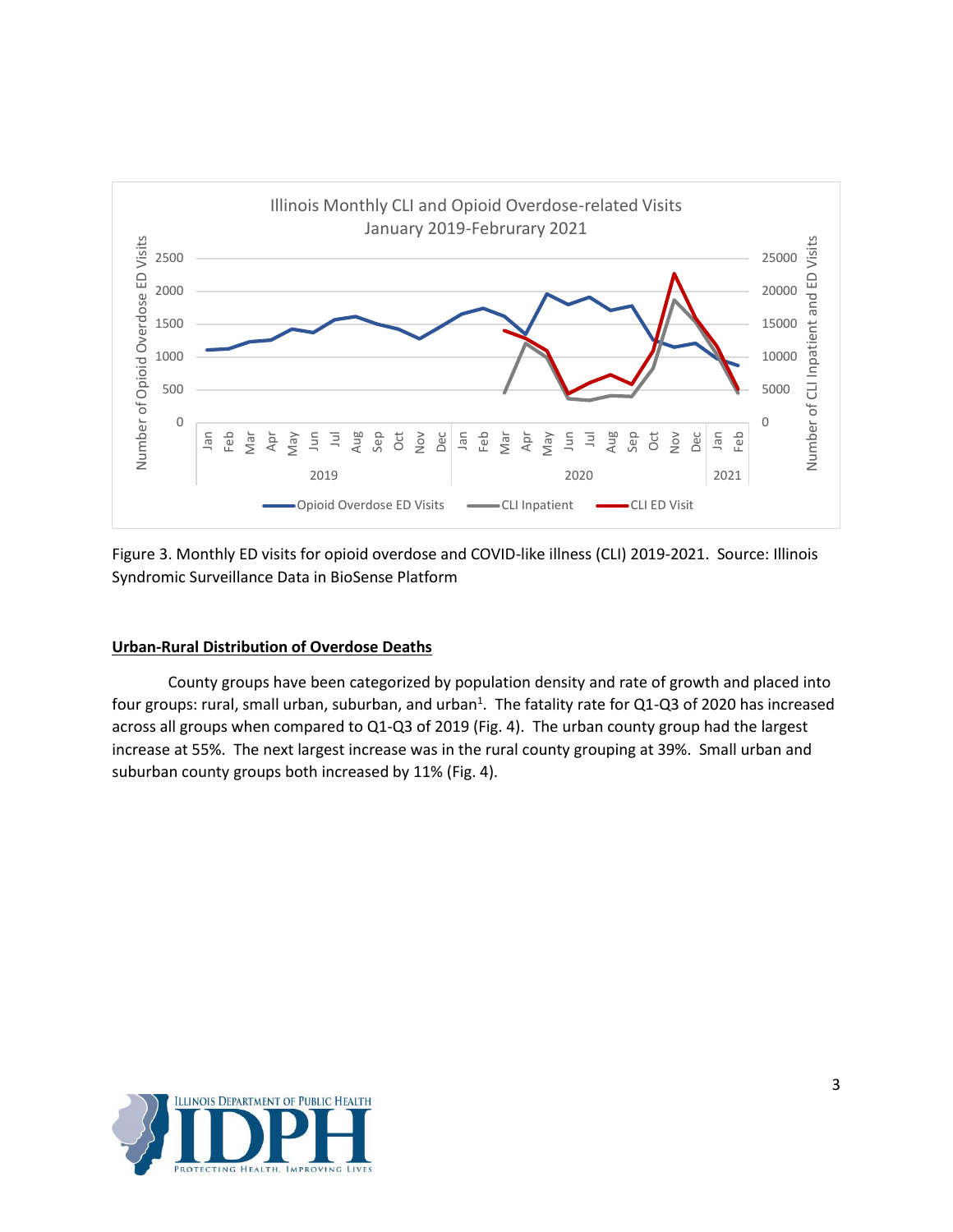

Figure 4. Fatality Rate per 100,000 population based upon county groups: rural, small urban, suburban, and urban, Q1-Q3 2020. 2020 fatality data are provisional. Source: Illinois Vital Records System

## **Demographics of Overdose Deaths**

In Q1-Q3 of 2020, the age-specific fatality rates demonstrated a marked disparity (Fig. 5). The rate of opioid overdose fatalities disproportionately occurred in the non-Hispanic (NH) Black or African American population in the 45-64 age range. In fact, the highest fatality rate in each age group occurred in the NH Black or African American population, with the exception of the 25-34 age group, where the NH White population had the highest fatality rate.